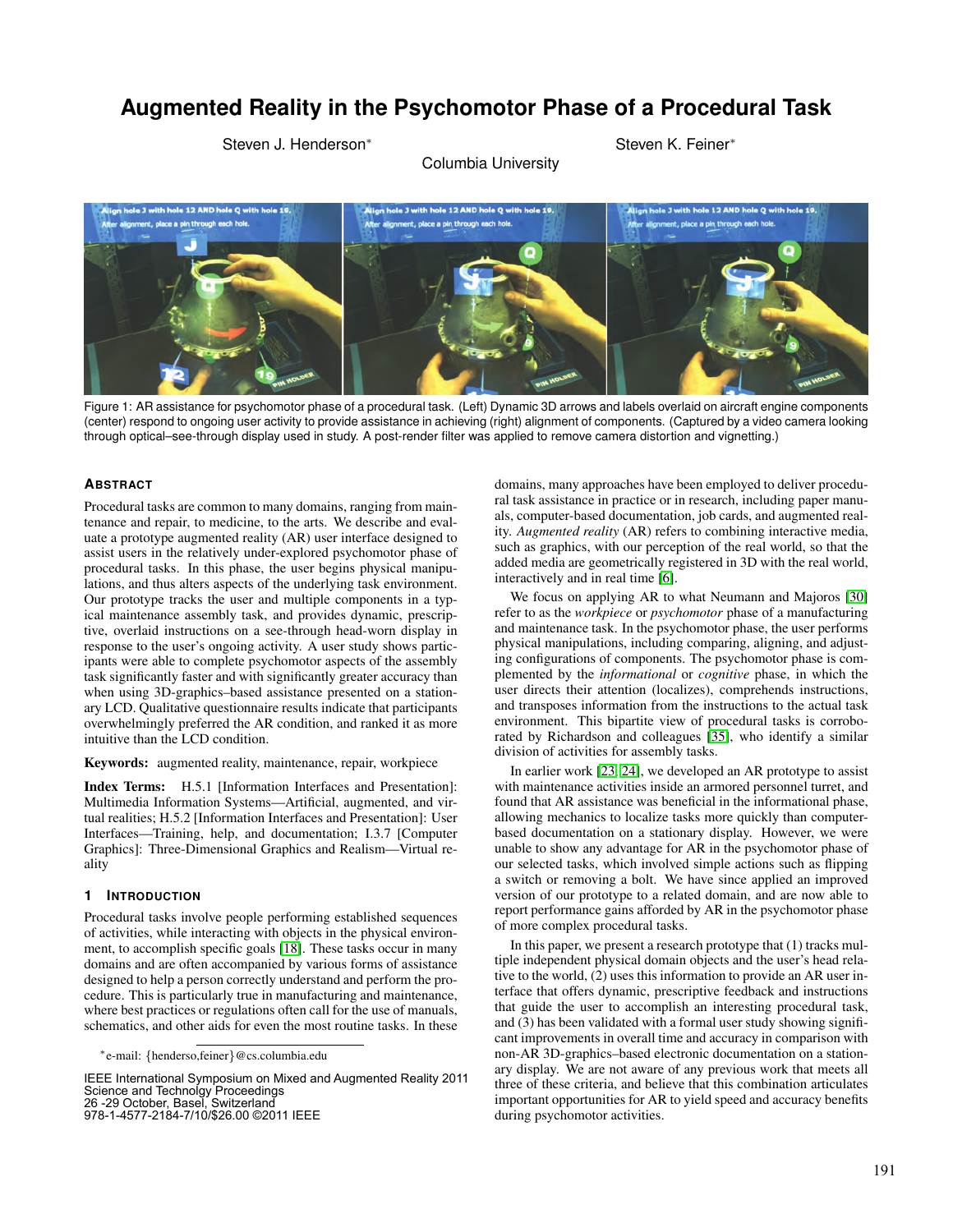We begin with a review in Section [2](#page-1-0) of related research on supporting procedural tasks with AR and other computer-based documentation. Then, Section [3](#page-1-1) describes the design of our AR prototype (Figure [1\)](#page-0-0) for providing assistance during procedural tasks. This system uses a tracked, see-through, head-worn display to combine 2D and 3D graphics with a user's view of the task environment. Although our prototype is designed to assist the user throughout a procedural task, we focus our discussion on AR techniques specifically designed for psychomotor activities. Next, in Section [4,](#page-3-0) we present a within-subject user study in which participants completed a series of assembly tasks in a realistic maintenance and repair domain using the prototype AR system and an enhanced form of current computer-based documentation. The assembly tasks involved multiple iterations of challenging component alignments. Our analysis in Section [5](#page-6-0) shows that participants were able to complete the alignment and assembly more quickly and more accurately in the AR condition. In Section [6,](#page-7-0) we review the results of a second, pilot study, which found no statistical differences in performance between the AR condition and an idealized, but often impractical, condition featuring physical labels directly affixed to the components being assembled. Finally, we discuss our results and future work in Section [7](#page-8-0) and present our conclusions in Section [8.](#page-8-1)

# <span id="page-1-0"></span>**2 RELATED WORK**

The use of AR to assist in the completion of procedural tasks overlaps with a larger body of work involving the use of computer graphics to either directly assist workers or enhance the design of documentation. Booher [\[9\]](#page-9-6) implemented a programmable task simulator for exploring information presentation techniques, and applied it to procedural tasks. Systems developed by Feiner [\[14\]](#page-9-7), and Seligmann and Feiner [\[40\]](#page-9-8), demonstrated techniques and design heuristics for the automated generation of explanatory illustra-tions. Tversky, Morrison, and Bétrancourt [\[44\]](#page-9-9) reviewed the efficacy of animated graphics in promoting task cognition, including the comprehension of procedural tasks. Agrawala, Heiser, and colleagues [\[2,](#page-8-2) [22\]](#page-9-10) examined cognitive design principles for assembly instructions and developed an algorithm for automatically generating procedural steps and illustrations. Li and colleagues built on this work to support automated and interactive exploded [\[27,](#page-9-11) [26\]](#page-9-12) and cutaway [\[28\]](#page-9-13) views.

Focusing on AR for procedural maintenance tasks, much effort has been devoted to assembly, beginning with the aircraft wire bundle assembly domain explored by Caudell and Mizell [\[11\]](#page-9-14) and field tested by Curtis and colleagues [\[12\]](#page-9-15). Reiner and colleagues [\[34\]](#page-9-16) demonstrated AR documentation for car door assembly. Separate work by Tang and colleagues [\[42\]](#page-9-17) and Robertson, MacIntyre and Walker [\[36\]](#page-9-18), both addressing toy block assembly, demonstrated quantitative performance advantages for AR over traditional media and non-registered overlaid graphics. Zauner, Haller, and Brandl [\[47\]](#page-9-19) presented, but did not evaluate, step-by-step AR instructions to help in assembly of furniture, while Salonen and Sääski [\[38\]](#page-9-20) found that users gave high qualitative ratings to their AR system for 3D puzzle assembly. Echtler and colleagues [\[13\]](#page-9-21) developed a hand-held AR system for assisting welders that was later used in a production environment.

AR systems for repair have addressed domains ranging from end-user servicing of a laser printer [\[15\]](#page-9-22) to automotive repair [\[25\]](#page-9-23). Several industrial and academic consortia have been formed to address AR for maintenance, including ARVIKA [\[16\]](#page-9-24), Service Training through Augmented Reality (STAR) [\[33\]](#page-9-25), ARTESAS [\[5\]](#page-8-3) and AVILUS [\[1\]](#page-8-4). Other important work incudes a mobile AR prototype designed by Platonov and colleagues [\[31\]](#page-9-26) that uses markerless tracking to present instructions to automobile mechanics.

There is much notable work on AR for procedural tasks in domains other than maintenance and repair. In medicine, State and colleagues [\[41\]](#page-9-27) developed an AR system for assisting in breast biopsies. Follow-on work by Rosenthal and colleagues [\[37\]](#page-9-28) showed that a skilled surgeon could complete biopsies more accurately with the AR system than with standard imaging. Wacker and colleagues [\[46\]](#page-9-29) demonstrated and evaluated a needle biopsy system using a swine model. Blum, Sielhorst, and Navab [\[8\]](#page-9-30) used AR to visualize the path through which a trainee manipulates an obstetric forceps relative to the trajectory followed by an expert. Quarles and colleagues [\[32\]](#page-9-31) demonstrated how AR could be used to teach the principles of operation of an anesthesia machine. In the arts, systems have been developed to guide users in acting out film scripts while interacting with virtual characters [\[19\]](#page-9-32), and to assist with playing music [\[10,](#page-9-33) [29,](#page-9-34) [7\]](#page-9-35). In logistics an AR system for warehouse order picking was shown to enable users to perform more quickly than a conventional paper-list–based approach [\[39\]](#page-9-36).

All the previously cited AR systems for procedural task assistance track the position and orientation of the user's head relative to the task environment. However, relatively few of these systems simultaneously track one or more movable physical domain objects relative to the environment, in addition to the user's head, as we do. Here, we compare our work with these systems. Several assembly [\[47,](#page-9-19) [38\]](#page-9-20) and maintenance [\[15\]](#page-9-22) applications track task objects, but beyond overlaying models of the tracked objects, they use this information solely at the start and end of psychomotor activities to detect task transitions and verify correct alignment. In contrast, we provide continuous prescriptive feedback for alignment tasks. The needle biopsy systems [\[41,](#page-9-27) [37,](#page-9-28) [46\]](#page-9-29) display virtual representations of tracked biopsy needles within the patient's body. These systems differ from ours in that they intentionally do not provide explicit prescriptive instructions to the user, but instead rely on the skilled surgeon to make her own decisions based on the AR visualization. Blum, Sielhorst, and Navab [\[8\]](#page-9-30) use AR to depict an expert obstetrician's complex prerecorded actions to a trainee attempting to emulate the expert's behavior, but we are not aware of any quantitative user studies of this work.

## <span id="page-1-1"></span>**3 PROTOTYPE**

We created a prototype to study the application of AR to procedural tasks encountered in a realistic maintenance domain. This domain is structured around a Rolls-Royce Dart 510 turboprop engine (Figure [2a](#page-2-0)) located in our lab.

We selected several procedures involving the disassembly, reassembly, installation and removal of the Dart engine's combustion chambers (Figure [2b](#page-2-0)). The seven combustion chambers are mounted on the aft section of the engine, as shown in Figure [2\(](#page-2-0)a). Although they all appear similar at first glance, each chamber is different, and contains a unique arrangement of intake and exhaust ports, in addition to minor ports to power ancillary systems on the engine (e.g., deicing). Some of these features are depicted in Figure [2\(](#page-2-0)b–d). Assembling an individual chamber requires a precise alignment between the chamber's truncated conical upper section (shown in Figure [2c](#page-2-0), which we will refer to as a "cone") and its mostly cylindrical lower section (shown in Figure [2d](#page-2-0), hereafter referred to as a "can"). Each cone and can has a flange circled by a set of 20 evenly spaced holes, which can be seen in the figure. Installing an assembled chamber on the engine requires precise positioning and alignment relative to the other chambers to form an interconnected system of seven chambers. We identified the procedural tasks of assembling and installing these chambers as good opportunities to apply AR for assisting with psychomotor activities.

#### <span id="page-1-2"></span>**3.1 Software**

We developed an AR user interface for exploring these procedural tasks using Goblin XNA, a managed, DirectX-based framework for constructing AR applications [\[21\]](#page-9-37). The user wears a tracked, stereo, optical–see-through head-worn display (HWD), described in Section [3.2.](#page-3-1) The position and orientation of the HWD are used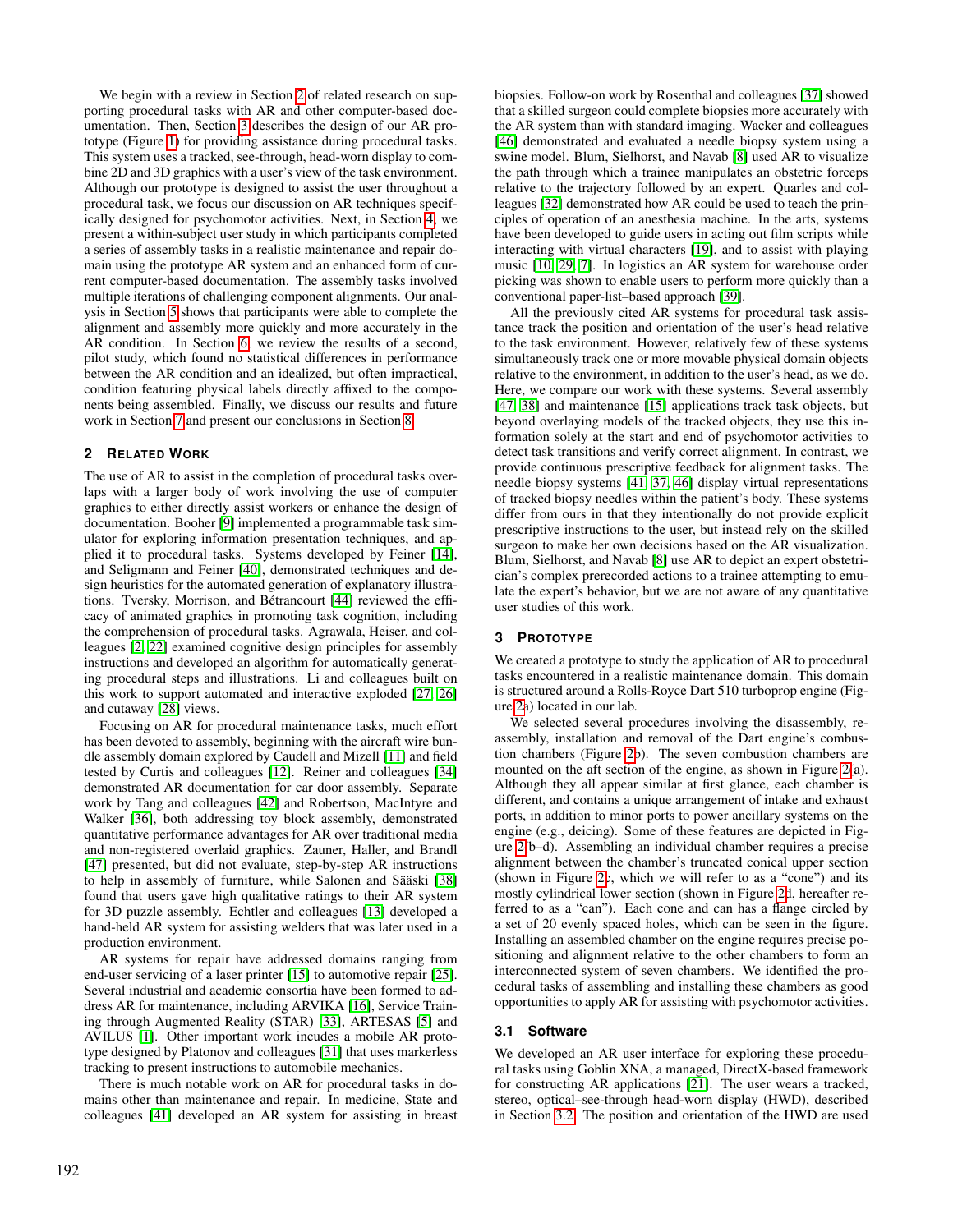

Figure 2: Procedural task domain. (a) Rolls-Royce Dart 510 engine. (b) Combustion chamber. (c) Upper combustion chamber "cone." (d) Lower combustion chamber "can." (Small spheres bolted to components are used for tracking.)

<span id="page-2-0"></span>to update the location of a virtual stereo camera model, which is calibrated as described in Section [3.2](#page-3-1) and used to generate views of a 2D head-up display (HUD) layer and 3D scene graph maintained by the system. The views through each half of the virtual stereo pair are rendered side-by-side against a black backbuffer (for optical– see-through display) within a single  $2560 \times 1024$  viewport at a combined framerate of 60fps. The interface uses a finite state machine to manage visibility of content in the HUD and scene graph, where each state represents a single step in the procedure. State transitions are either manually cued by using an input device, or triggered automatically using a proactive computing model [\[43\]](#page-9-38) similar to the non-AR prototype demonstrated by Antifakos and colleagues [\[4\]](#page-8-5). That is, in certain steps where the worker must reposition an object in order to complete the task, our system uses tracking data to monitor this activity and either automatically transitions to the next step or displays an error message.

## <span id="page-2-2"></span>3.1.1 Informational Phase Assistance

Our prototype delivers several forms of assistance throughout both the informational and psychomotor phases of procedural tasks. Assistance designed primarily for the informational phase includes 2D text drawn in a screen-fixed HUD at the top of the display. This text communicates the currently desired action, and any salient objects and physical locations involved with the action. We also implemented a localization approach similar to our earlier work [\[23,](#page-9-4) [24\]](#page-9-5). A screen-fixed 2D arrow first orients the user in the general direc-

tion of the target task (within  $\pm 90^\circ$  azimuth) and is replaced by a 3D arrow extending from the near clipping plane to the target location. As the user centers the task location in their field of view, the arrow fades to full transparency and a brief highlighting effect is displayed as the arrow disengages. Our informational phase assistance also uses 3D "billboarded" (rotating dynamically to face the user) labels that are positioned on static components of interest to help the user distinguish objects in the task environment. These labels are sometimes accompanied or replaced by static or animated models that are used to help demonstrate desired end states and generalized movements. Our prototype also includes static motion paths that are rendered as Bézier curves depicting an idealized path between an object's current location and its prescribed destination. These techniques rely on a fixed notion of the task environment, and are not altered in response to ongoing user activity.

#### <span id="page-2-3"></span>3.1.2 Psychomotor Phase Assistance

We experimented with the following techniques for assisting the worker in the psychomotor phase of a task:

• *Dynamic 3D arrows.* We designed and tested several kinds of tracked 3D animated arrows that are rendered over or near a movable object to suggest motion or provide feedback about the current orientation compared to a desired end state. As shown in Figures [1](#page-0-0) and [3,](#page-2-1) these arrows alter their size, color, animated direction, or visibility in response to user activity.

• *Dynamic 3D highlights for connection points.* We implemented a series of color-coded, semitransparent highlight effects, shown in Figure [4,](#page-3-2) which are designed to help in connecting and aligning two rigid bodies, such as the cone and can. As the cone and can are brought into alignment, the matching color-coded highlight on the receiving component (can) fades out until the two connection highlights appear as a single entity.

• *Dynamic billboarded labels.* We extended the static billboarded labels used in informational activities to respond to motion of the user and the labeled object. This includes updating a dynamic visibility occlusion model of the movable objects. Examples are shown in Figures [1](#page-0-0) and [3.](#page-2-1)



<span id="page-2-1"></span>Figure 3: Dynamic 3D arrow. (a) Large, red, dynamic arrow indicates direction and magnitude of motion needed to align can and cone. (b) As can and cone approach alignment, arrow reduces size and changes color through yellow to green and, if necessary, (c) alters direction to specify shortest rotational direction to alignment. (d) When alignment is achieved, arrow fades away. (Images show view through a video–see-through display.)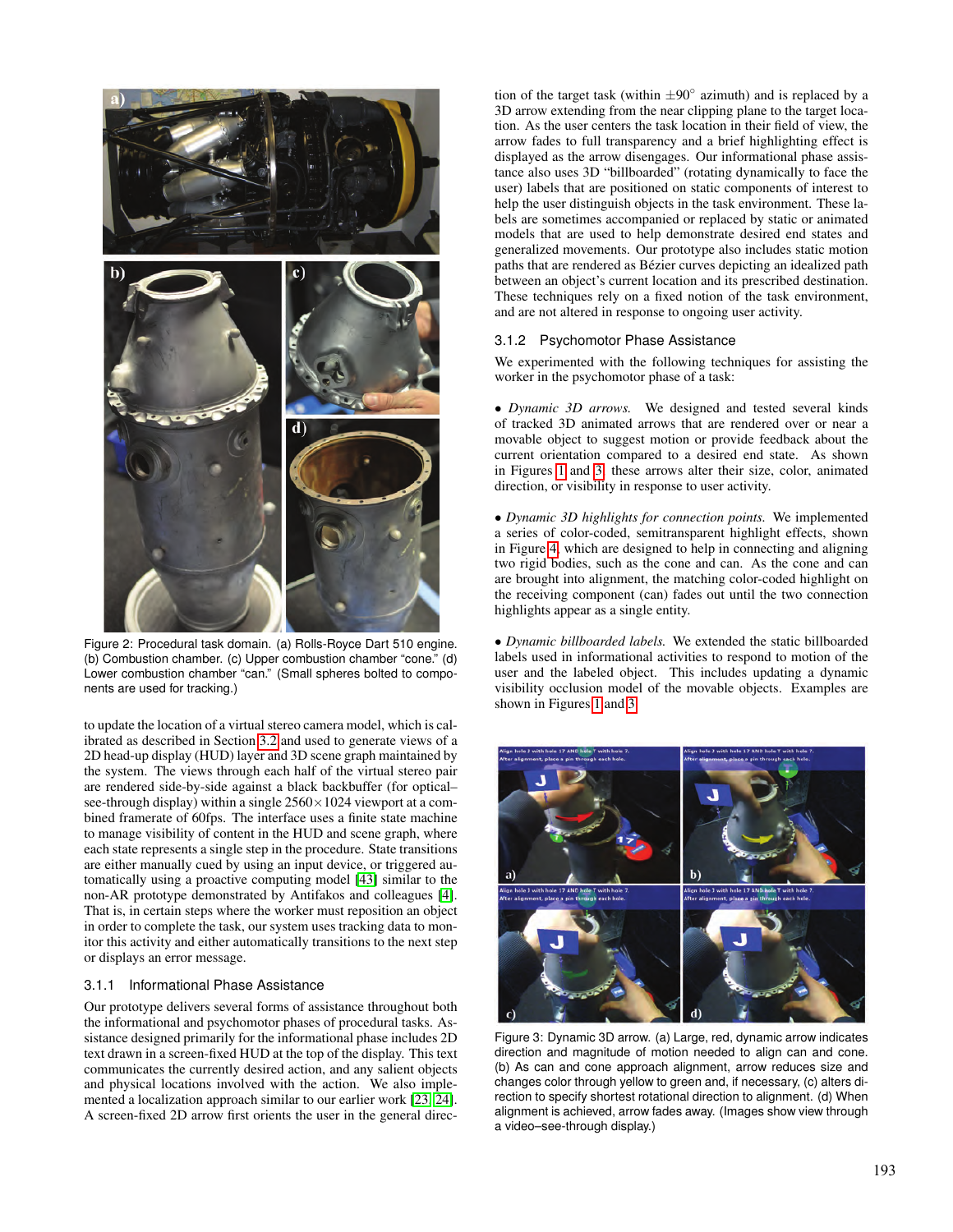

<span id="page-3-2"></span>Figure 4: Dynamic highlights. (Left) Prior to alignment, distinct highlights are rendered on top and bottom holes. (Right) When holes are aligned, bottom highlight slowly fades out, presenting the appearance of a single hole. (Images show cropped enlargement of view through a video–see-through display.)

## <span id="page-3-1"></span>**3.2 Hardware**

Our prototype uses an NVIS nVisor ST60 color, stereo, optical– see-through HWD (Figure [5\)](#page-3-3). The display has a 60◦ diagonal field of view per eye, 40% optical transmissivity (of light from the physical task environment), and provides a  $1280 \times 1024$  resolution image to each eye. The display is driven by an ATI Radeon HD5770 Eyefinity graphics card in a quad-core, 3.4GHz AMD Phenom II 965 powered desktop computer with 8GB RAM, running a 64-bit version of Windows 7. The side-by-side stereo pair rendered by our software interface (described in Section [3.1\)](#page-1-2) is mapped by the graphics card display manager to the left and right DVI channels of the HWD. We also support video–see-through HWDs (Vuzix Wrap 920AR and VR920 with CamAR), which we have used to make some of the figures in this paper (as indicated in their captions), to avoid the need to photograph through the nVisor optics.

We support two kinds of optical tracking. The 3D position and orientation of the HWD, cones, and cans are optically tracked at 100Hz using a cluster of 11 NaturalPoint OptiTrack FLEX:V100R2 and FLEX:V100 infrared cameras, mounted around the work area. Three retroreflective sphere markers are fixed to the back of the HWD to create a single rigid body to be tracked by the Natural-Point TrackingTools application. Each cone and can is outfitted with four markers, so that it is continually tracked within its range of motion. While we acknowledge that it will typically not be possible to add such markers to objects in a production environment, we note that our prototype is a laboratory proof-of-concept system, designed to explore potential future applications that could use alternative tracking technology, such as model-based vision. Moreover, many training applications involving procedural tasks performed with dedicated equipment would permit the addition of markers.

We also experimented with the VTT ALVAR optical tracking library [\[3\]](#page-8-6), which uses printed fiducial markers that we attached to each combustion chamber. A 640×480 resolution Point Grey Firefly MV IEEE 1394a camera that we mounted on a fabricated ledge and attached to the nVisor ST60 (Figure [5\)](#page-3-3) provides input to the ALVAR library. This worked well for tracking large objects held in the user's hands.

We calibrate the AR application by first performing intrinsic and extrinsic calibration of the OptiTrack. Next, we apply the HWD calibration technique of Fuhrmann, Splechtna, and Přikryl [\[17\]](#page-9-39). In our implementation, the user holds a  $10 \text{cm} \times 10 \text{cm}$  patterned target, outfitted so that it can be tracked by the OptiTrack, The user is requested to align the real target with a series of virtual targets, projected at eight 3D locations per eye, first within the left, and then within the right, view frustum of the display. These correspondence points are then used to solve the extrinsic calibration between each eye and the tracked HWD. We have tested this technique with dozens of users and found it to provide excellent results over our tracking volume. We use a modified version of this calibration technique to calibrate the camera used for fiducial marker tracking.



Figure 5: Study participant wearing the HWD. (Photo used with permission of participant.)

#### <span id="page-3-4"></span><span id="page-3-3"></span>**3.3 AR Assistance During Assembly Task**

We applied our AR prototype to the combustion chamber assembly procedural task, which we then evaluated with the user study described in Section [4.](#page-3-0) A typical combustion chamber assembly using our AR prototype proceeds as follows. The prototype displays text instructions in the 2D HUD of the HWD, instructing the user to locate and pick up a specified can. The localization technique described in Section [3.1.1](#page-2-2) guides the user to the can's current location. Virtual labels are provided to help the user identify the can and other objects in the task environment. When our prototype detects the user has begun to move the can, new text is displayed in the HUD, instructing the user to reposition the can to a specified assembly area on a workbench. The prototype also shifts localization cues to this assembly area and presents the virtual motion path leading to this target location. If the user repositions the wrong object, the system is able to detect the error from tracking data and will display an error message asking the user to return the misplaced object to its correct position on the workbench.

After the user successfully places the can in the work area, the process is repeated to locate and move the appropriate cone for assembly. Once the user places the cone within 30cm of the top of the can, the prototype begins to display a dynamic 3D curved arrow, centered about the upright (*Y*) axis of the cone, representing the optimal direction of rotation to bring the cone and can into the desired alignment. As shown in Figures [1](#page-0-0) and [3,](#page-2-1) the size and color of the arrow change dynamically to reflect the magnitude of the motion required to achieve the desired alignment (e.g., large red arrows and small green arrows indicate large and small corrections, respectively). Virtual labels, redundantly encoded using color and shape, identify the assembly's connection points. As explained in Section [3.1.2,](#page-2-3) dynamic highlights are provided to help the worker identify these connection points and determine when they are aligned. The worker then secures the alignment with a set of pins. This align and pin task requires an  $18^{\circ}$  level of precision and is traditionally achieved by counting holes from a single, factory-printed reference mark on the edge of each cone and can.

#### <span id="page-3-0"></span>**4 USER STUDY**

We designed a user study to compare the performance and general acceptance of our AR prototype described in Section [3.3](#page-3-4) (the AR condition) with that of 3D-graphics–based documentation. The primary procedural task in our study involves assembling a combustion chamber by aligning a can with a cone. We integrated this task into a workbench setting consisting of three cones and three cans, each positioned in one of six bins arrayed on the workbench, as shown in Figure [6.](#page-4-0) A portion of the workbench was set aside as the work area, where the participant is instructed to assemble a combustion chamber while standing in front of it. A small mechanical turntable was placed in this area to receive the can and facilitate rotation during assembly. We also placed a container of fastening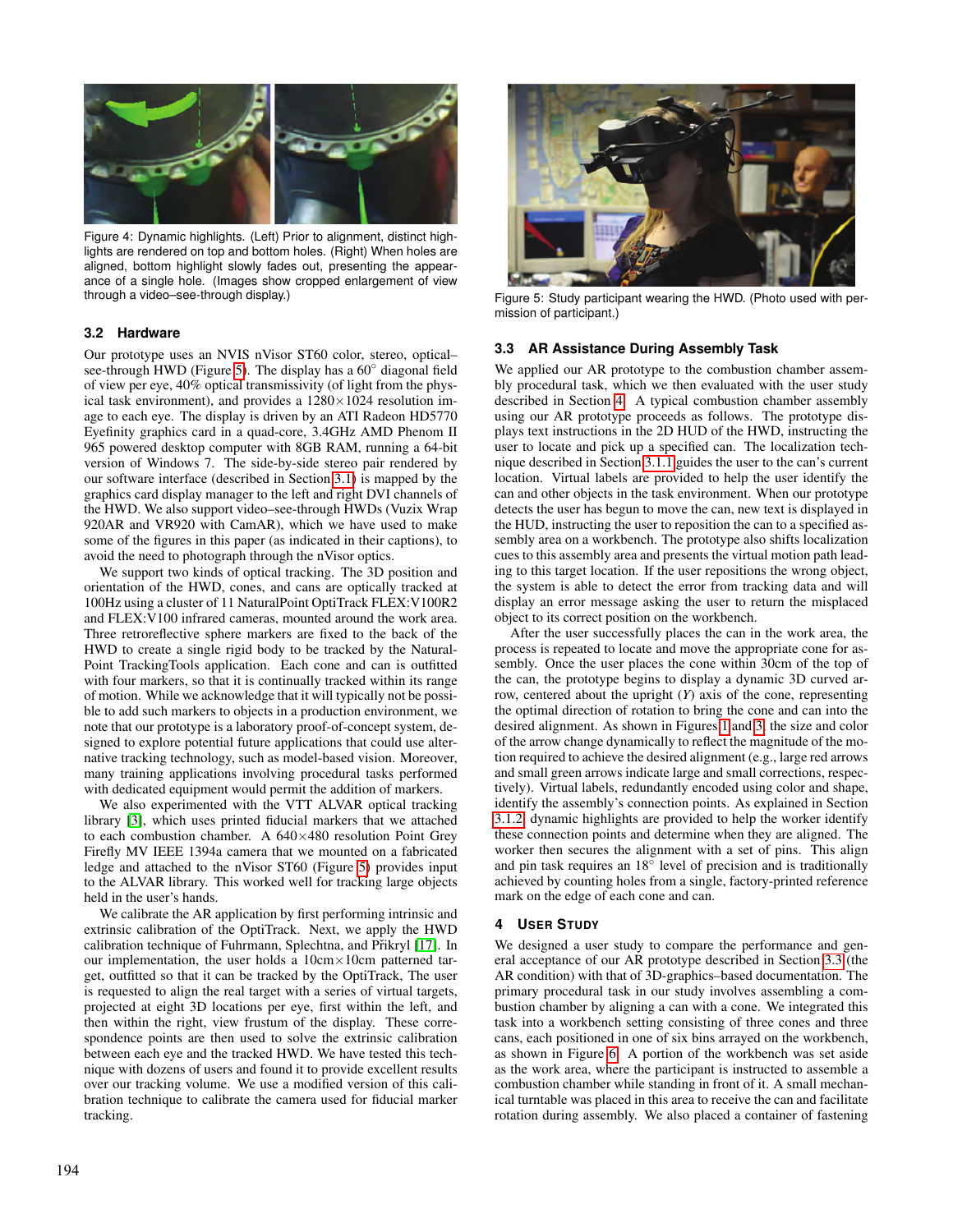pins, which are used in our selected task, in the corner of the workbench for easy access by the participant.

We selected the combustion chamber assembly task described in section [3.3](#page-3-4) for both the AR and LCD conditions. We chose this task because it could offer a large sample of independent, homogeneous tasks that were resistant to experiential effects. We achieved this by modifying the actual combustion chamber assembly procedure to allow arbitrary pairings and alignments of cans and cones across all combustion chambers. This allowed us to present our users with a large number of possible unique tasks, preventing memorization of distinct arrangements. (Note that the single "correct" assignment of properly aligned cones and cans is not visually obvious, would not be known by anyone who was not trained in the maintenance of this specific engine, and would only be important if the combustion chambers were to be installed in the engine.) As described above, to minimize time spent on the task and facilitate disassembling cone– can pairs for subsequent trials, we further modified the task to use two pins instead of the 20 machine bolts normally used to secure the assembly. We believe that these are valid modifications, since our participants had no prior knowledge of the engine, and our prototype was not intended to provide improved documentation for a set of 20 identical bolt fastening tasks.

#### **4.1 Control Condition**

We created a control condition (the LCD condition) that presents 3D-graphics–based documentation corresponding to material in our AR prototype on a 22" diagonal  $1920 \times 1080$  LCD screen, mounted near the repair area. Because the documentation available for the Dart 510 (which has been out of production for decades) is limited to printed materials, we developed a significantly enhanced version of the computer-based documentation currently employed by many professional mechanics. This computer-based documentation is exemplified by US Department of Defense Interactive Electronic Technical Manuals (IETMs) [\[45\]](#page-9-40). These computer-based manuals allow mechanics to use portable computers to browse hypermedia documents containing text, drawings, and historical data. We created an interactive 3D documentation system that employs previously proposed design principles for assembly instructions [\[22\]](#page-9-10). This baseline is similar in spirit to that used in our earlier prototype [\[23,](#page-9-4) [24\]](#page-9-5). It incorporates many aspects of the documentation used in the AR condition (e.g., text, instructions, labels, and motion paths), but presents them to the user on a fixed display without using head tracking. Like the AR condition, but unlike current IETMs, the baseline automatically advances the documentation as tracked components are moved.

<span id="page-4-0"></span>

Figure 6: Study task environment. LCD screen at upper right is used as primary display in control condition and turned off in AR condition.



with hole 18 AND hole O with hole  $13$ nt, place a pin through each hole



Figure 7: LCD condition. (Top) User performing pinning. (Bottom) Screen captured display from a similar task. (Top photo used with permission of participant.)

<span id="page-4-1"></span>Since this documentation is presented on an opaque display, and not overlaid on the task domain, we render it using 3D virtual models corresponding to salient physical objects in the task environment that provide important cues when participants view them directly in the real world in the AR condition. These include a model of the workbench and detailed models of the cans and cones, created from 3D laser scans of the actual components. During localization and movement, this content is used to generate static perspective views rendered from camera poses corresponding to the user's location at each stage of the task. That is, the 3D models of the can and cone presented on the LCD are rendered in a perspective that reflects the actual position and orientation of the participant's head at the beginning of the psychomotor step. For the alignment and pinning task, we generate additional close-up views designed to assist the user in identifying the prescribed attachment and pinning points. Figure [7](#page-4-1) shows a participant performing pinning in the LCD condition (top) and a screen-captured example display from a similar task (bottom).

## <span id="page-4-2"></span>**4.2 Experiment Design**

We designed a within-subject, repeated measures experiment consisting of two conditions (AR, LCD) and randomized iterations of the combustion chamber assembly task. The experiment was blocked by condition, with a five-minute break between blocks. Each block consisted of a set of trials whose number was established through experimentation during a pilot study, as detailed in Section [4.3.](#page-5-0) Block order was counterbalanced across both con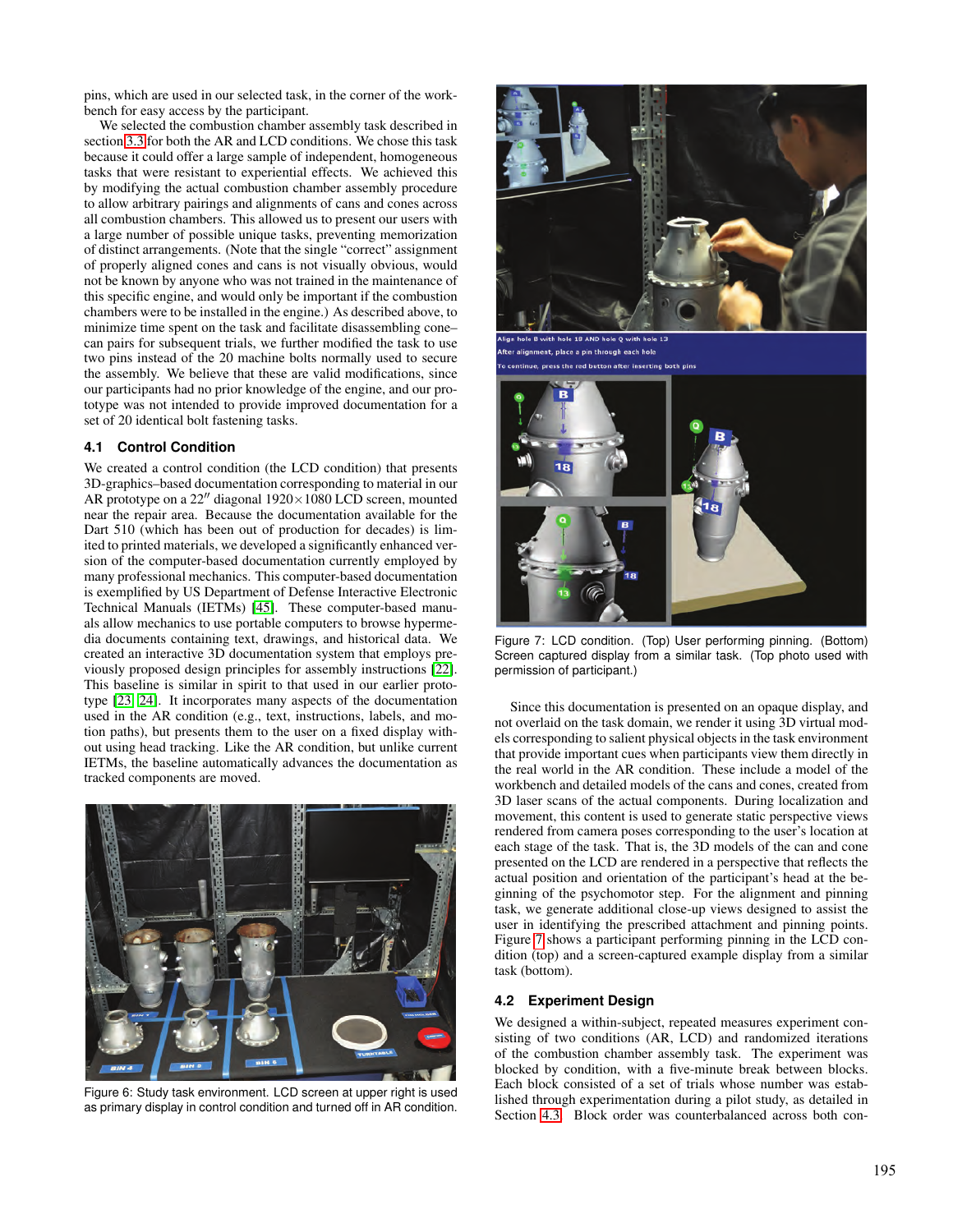ditions to mitigate experiential effects. Each trial was defined as the ordered execution of six steps required for successful assembly of a combustion chamber. We categorized these steps, which are listed in Table [1,](#page-5-1) according to the predominant human activity employed during that step. This categorization, which we created by adapting the taxonomy of major activity types proposed by Gilbreth and Gilbreth [\[20\]](#page-9-41) to our task domain, was useful in isolating the steps within the larger procedural task involving psychomotor human abilities. As shown in Table [1,](#page-5-1) each trial consisted of assembling one of three cones with one of three cans, aligning the cone and can correctly, and inserting two pins through matched pairs of holes on the components. The assignments of cans to cones and the hole pairings were fixed across conditions and participants (i.e., all participants experienced a fixed set of cone to can pairings under both conditions), and were generated pseudorandomly prior to the experiment. Learning effects were controlled by counterbalancing the starting condition.

Participants were screened for stereopsis using the Stereo Optical Co. Stereo Fly test. This test was always administered right before the AR block. If a participant were to fail the stereopsis test, the corresponding data would be excluded from the statistical analysis, but they would still be allowed to complete the study.

Prior to starting the experiment, each participant was asked to sign a consent form and then watch an instructional video corresponding to the participant's assigned starting condition. The instructional video asked participants to "work as quickly and accurately as possible." Following the video, participants starting with the AR condition were assisted with donning the nVisor ST60 HWD. Participants starting with the LCD condition were asked to wear a small, lightweight crown affixed with OptiTrack markers, which was used to collect head movement data.

Participants were then given a short practice period involving five trials to become comfortable with the first condition. The participant then began the timed portion of the block, which started with the participant pressing a large red button on the workbench near the turntable (Figure [6\)](#page-4-0). The participant then performed each of the steps listed in Table [1.](#page-5-1) The completion times for steps 1–4 and 6 were logged automatically, based on state-machine transitions triggered in response to user activity, as described in Section [3.1.](#page-1-2) The completion time for step 5 was measured when the participant pressed the button near the turntable to confirm completion of the assembly. Prior to transitioning to step 6, the system also calculated the mean alignment error between the can and cone by sampling the rotational difference (yaw) between the can and cone, and comparing this sample mean to the angular difference specified by an optimal alignment.

The block proceeded to the next trial after the participant placed the completed assembly in a designated bin at the conclusion of step 6. Because we used only three combustion chambers in the experiment design, some cone and can recycling was required to support multiple trials. This was accomplished by inserting a disassembly task at certain points in the block, which involved the participant locating one of the completed combustion chambers, moving it to the turntable, removing the pins, and then placing the can and cone back into designated bins.

Following all trials in the first block, the participant removed any headgear, was afforded a five-minute break, and watched the instructional video for the alternate condition. The participant then donned either the HWD (AR) or the tracking crown (LCD), was given a five-trial practice period for the alternate condition, and then proceeded to complete all assembly trials under the alternate condition.

## <span id="page-5-0"></span>**4.3 Pilot Testing**

Six participants (1 female; ages  $18-40$ ,  $\bar{X} = 24.8$ ) were first recruited for a pilot study designed to test our experiment, elicit feed-

| <b>Step</b> | <b>Description</b>                                  | <b>Activity Type</b> |  |
|-------------|-----------------------------------------------------|----------------------|--|
| 1           | Locate Can $X$ in Bin $W$                           | Locate               |  |
| 2           | Move Can $X$ to Turntable                           | Position             |  |
| 3           | Locate Cone $Y$ in Bin $V$                          | Locate               |  |
| 4           | Place Cone Y on Can $X$                             | Position             |  |
| 5           | Align Cone $Y$ with Can $X$ ; Insert pins           | Align                |  |
| 6           | Move assembly $XY$ to Bin Z                         | Position             |  |
|             | Table 1: Steps of combustion chamber assembly task. |                      |  |

<span id="page-5-1"></span>back about our conditions, and form hypotheses. The participants we recruited by mass email to Computer Science students at our university and by flyers distributed throughout campus, and were paid \$15 each. All participants in the pilot study used a computer multiple times per day. One participant reported having some experience repairing mechanical systems, three reported having a basic level of exposure, and two reported having no experience. Three participants identified themselves as requiring corrective lenses, and wore them in both conditions, since the nVisor provided enough eye relief to accommodate glasses. All six were determined to correctly perceive stereo stimuli.

In this pilot study, each block contained 18 trials. We applied a 2 (Display Condition)  $\times$  3 (Activity Type) repeated measure ANOVA on the mean completion time for each of the steps in Table [1.](#page-5-1) Using an  $\alpha$  of 0.05, we found a significant main effect of display condition on completion time  $(F_{(1,5)} = 17.14, p = 0.009)$ . A similar analysis found a significant main effect of display condition on accuracy of alignment between the can and cone  $(F_{(1,5)} = 11.51, p = 0.019)$ . An analysis of errors accumulated during localization and positioning activities showed participants made very few errors during these activities in either condition. The pilot study also revealed strong user preference for AR compared to LCD, with all six participants ranking AR as more preferred, as well as the more intuitive of the two systems.

Finally, our pilot study was also helpful in setting the number of trials in each experiment block. We originally intended for participants to perform 18 trials per condition, which would have allowed two pairings of each can with each cone. However, one participant during our pilot trials took almost 75 minutes to complete the entire study and we found no statistical evidence to suggest that cone and can combinations were an effect on our dependent variables. Therefore, we settled on 14 trials per condition for the participants in our formal study. This created a more manageable experiment totaling, on average,  $5 \text{ min}$  administration  $+ 5 \text{ min}$  instructional video  $(AR) + 1$  min stereo vision test + 3 min practice + (14 trials  $\times$ 0.5 min assembly under  $AR$ ) + 5 min break + 5 min instructional video (LCD) + 3 min practice + (14 trials  $\times$  1 min assembly under  $LCD$ )  $\approx$  50 minutes per participant. (Note: starting condition was counterbalanced across participants.)

#### **4.4 Hypotheses and Testing**

Based on our experience with the pilot study, and prior to our experiment, we formulated four hypotheses:

(H1) AR would be the fastest condition during the psychomotor phase of the task (step 5 in Table [1\)](#page-5-1).

(H2) AR would be the most accurate condition during the psychomotor phase of the task.

(H3) AR would be the most preferred condition.

(H4) Participants would rank the AR condition as most intuitive. These hypotheses were based on our belief that the dynamically tracked arrow, labels, and highlights would simplify the task of identifying and matching the attachment points on each cone and can. We expected participants to find the LCD condition more onerous because identifying the attachment points relies on visu-

ally matching salient features on the components. To help test these hypotheses, we recruited 22 new participants

(6 female; ages 18–44,  $X = 26.3$ ) from the same target population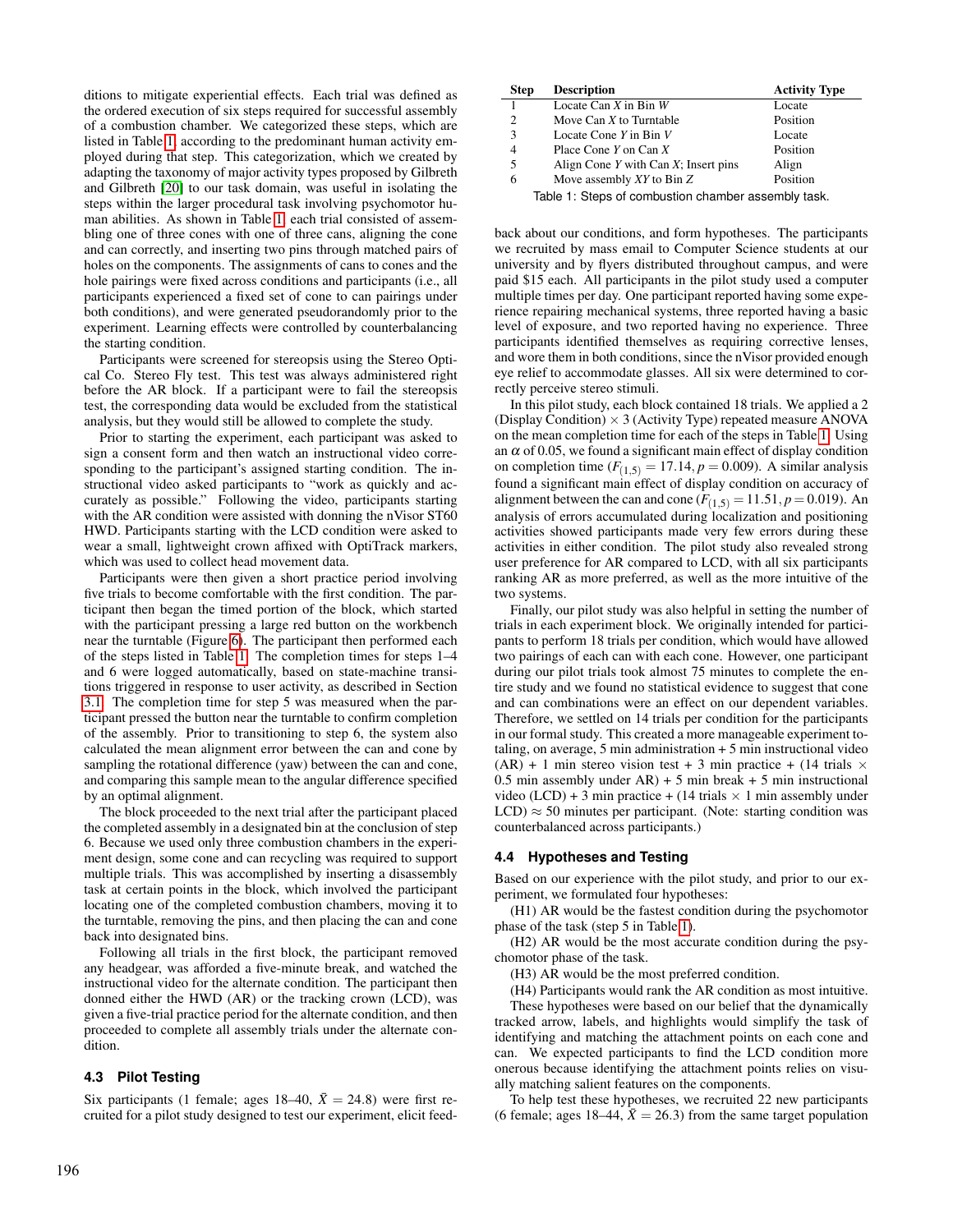| Mean<br><b>Completion Time (s)</b><br><b>Activity</b> |       |       |                                                            |
|-------------------------------------------------------|-------|-------|------------------------------------------------------------|
| <b>Type</b>                                           | AR    | LCD.  | Comparison                                                 |
| Locate                                                | 2.66  | 2.39  | LCD $0.27$ s faster than AR                                |
| Position                                              | 1.15  | 1.15  | $t_{(21)} = 1.60, p = 0.124$<br>LCD within $0.01$ s of AR  |
| Align                                                 | 24.23 | 45.55 | $t_{(21)} = 0.12, p = 0.905$<br>AR 21.31 s faster than LCD |
|                                                       |       |       | $t_{(21)} = 6.27, p < 0.001$                               |

<span id="page-6-1"></span>Table 2: Pairwise comparisons of mean completion time by activity type.

as that of our pilot study. (None of the pilot study participants took part in the new study.) All but two participants used a computer multiple times per day. Two participants reported having some experience repairing mechanical systems, 11 reported having a basic level of exposure, and 9 reported having no experience. Six participants identified themselves as requiring corrective lenses and wore them in both conditions.. All 22 correctly perceived stereo stimuli. Each participant experienced the experiment design described in Section [4.2,](#page-4-2) with 14 trials for each condition, as finalized in our pilot study (Section [4.3\)](#page-5-0).

#### <span id="page-6-0"></span>**5 RESULTS**

We began our analysis by looking for potential outliers in our completion-time data. We identified suspicious values by examining Tukey plots of the completion times for each major activity type (Locate, Position, Align) across all trials and participants and cross-checked outlying values against videotaped footage of the participants performing the trials. This led us to establish the following ranges for valid completion times in each major activity:  $[0.25, 10]$  s for Locate activities (both conditions),  $[0.25, 10]$  s for Position activities (both conditions), [0.25, 60] s for AR Align activities, and [0.25,120] s for LCD Align activities. We discovered that the predominant source of outliers was tracking errors produced when cones or cans were placed in particular arrangements relative to each other that occasionally formed a spurious constellation of retroreflective markers that the OptiTrack software mistakenly identified as a known rigid body. For example, when cans 1 and 2 are placed close to each other, and both are in a particular orientation, their combined visible configuration of markers may appear as an alias of can 3. This either caused the system to cue the next state prematurely or resulted in the participant stopping until the problem was corrected. We preprocessed our data by removing the outliers we identified, which accounted for 1.49% (1.62% AR; 1.36% LCD) of all calculated completion times across 3 activity types  $\times$  14 trials  $\times$  2 conditions.

#### **5.1 Completion Time Analysis**

We performed a 2 (Display Condition)  $\times$  3 (Activity Type) repeated measures ANOVA on mean completion times, with our participants as the random variable. Display condition exhibited a significant main effect on completion time  $(F_{(1,21)} = 37.09, p < 0.001)$ . The global mean completion time across all six individual activities was 9.38 s for AR and 16.36 s for LCD. A post-hoc comparison with Bonferroni correction ( $\alpha = 0.0125$ ) revealed that AR was 7.01 s faster than LCD, which was significant ( $p < 0.001$ ). Pairwise comparisons of mean completion times for each activity type are summarized in Table [2](#page-6-1) and are depicted in the Tukey plots in Figure [8.](#page-6-2) As expected, only the Align activity exhibited a statistically significant difference in means, where the mean completion time for AR was 21.31 s (46.79%) faster than that of LCD. We did not expect a localization advantage for AR in this particular experiment because (1) we assigned each can and cone to a specific labeled bin on the workbench, facilitating memorization and (2) we used a small number of cans and cones.



<span id="page-6-2"></span>Figure 8: Activity completion times (s) for AR and LCD. An asterisk marks mean task completion for each condition.

#### **5.2 Accuracy Analysis**

We performed a two (Display Condition) repeated measure ANOVA on mean alignment error measured during the Align activity, as defined in Section [4.2,](#page-4-2) with our participants as the random variable. Display condition exhibited a significant main effect on alignment error  $(F_{(1,21)} = 48.75, p < 0.001)$ . The mean difference between the optimal orientation and that achieved by the user was 0.08 radians for AR (0.25 inter-hole widths) and 0.36 radians (1.15 inter-hole widths) for LCD and is depicted in the Tukey plot in Figure [9.](#page-6-3) A post-hoc comparison with Bonferroni correction  $(\alpha = 0.0125)$  revealed AR was 0.28 radians more accurate than LCD, which was significant ( $p < 0.001$ ).

We also performed a binary accuracy check by counting the number of correct alignments between the can and cone at completion of the task. We defined a correct alignment as a displacement within 0.16 radians (0.5 inter-hole widths) as measured when the participant pressed the confirm button. A McNemar's chi-squared test with Bonferroni correction ( $\alpha = 0.0125$ ) revealed that there was a significant difference  $(\chi^2_{(1,N=303)} = 87.94, p < 0.001)$  between the binary accuracy rates achieved under the AR and LCD conditions. The mean accuracy rate under the AR condition was 95.3%, compared to 61.7% under the LCD condition.



<span id="page-6-3"></span>Figure 9: Mean alignment error (radians) for alignment activity in AR and LCD. An asterisk marks mean alignment error for each condition.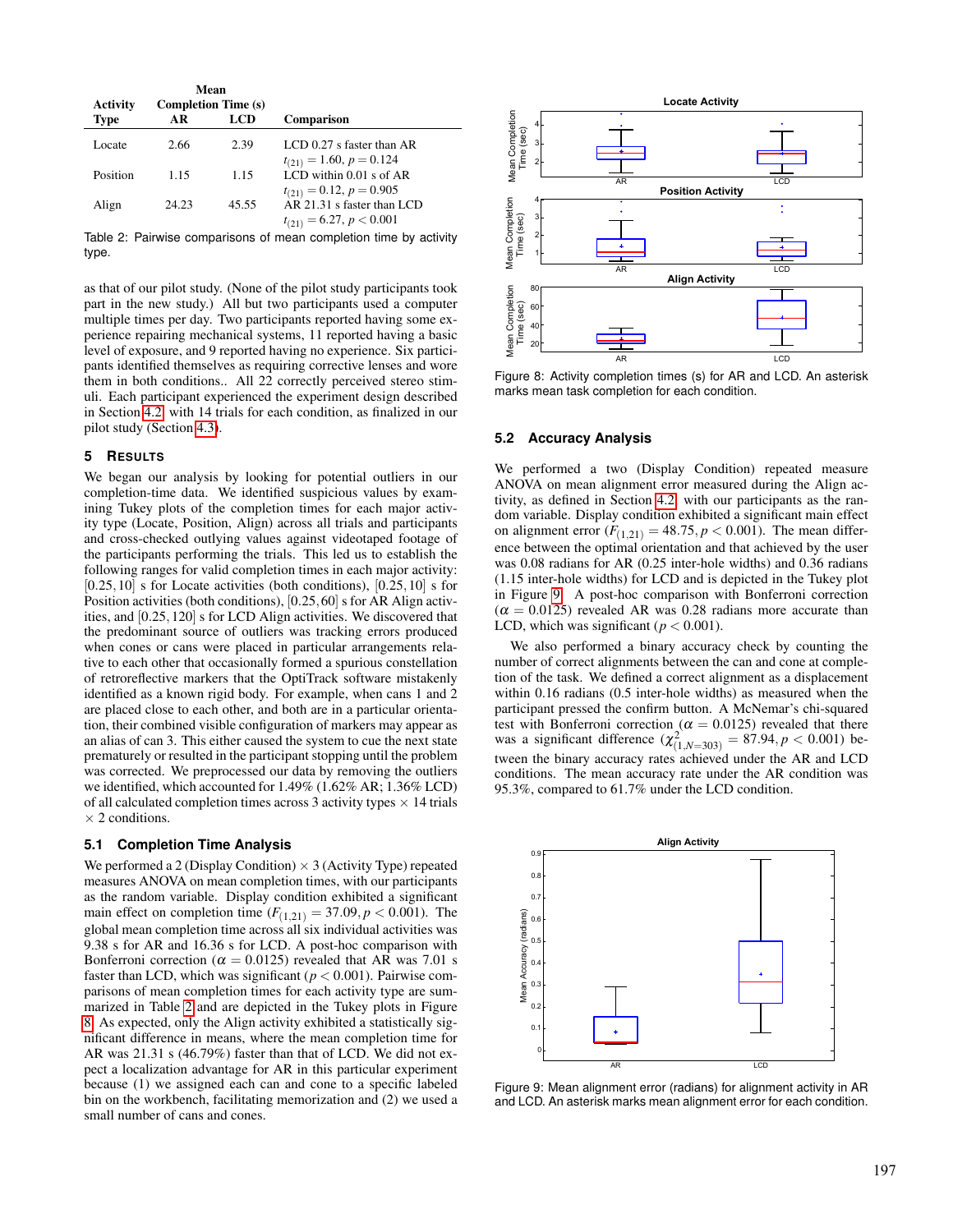

<span id="page-7-1"></span>Figure 10: Survey response histograms by condition for ease of use (top), satisfaction (middle), and intuitiveness (bottom). Median values for each condition are displayed as triangles.

#### **5.3 Questionnaire Analysis**

Participants filled out a post-hoc questionnaire following their experience with both conditions. The questionnaire consisted of fivepoint Likert-scale questions  $(1 = \text{most negative}, 5 = \text{most positive})$ tive) to evaluate ease of use, satisfaction level, and intuitiveness for form of assistance. The results for the 22 participants in the formal study who experienced AR and LCD are summarized in Figure [10.](#page-7-1) Friedman tests revealed significant differences for ease of use  $(\chi^2_{(22,1)} = 8.00, p = 0.005)$ , satisfaction  $(\chi^2_{(22,1)} = 11.84, p =$ 0.001), and intuitiveness  $(\chi^2_{(2,1)} = 9.80, p = 0.002)$ . Subsequent pairwise Wilcoxon comparisons of AR and LCD revealed AR was rated significantly better than LCD in terms of ease of use  $(p=0.007)$ , satisfaction  $(p=0.005)$ , and intuitiveness  $(p=0.012)$ .

When asked to rank the two forms of documentation based on preference for use, 20 of 22 participants ranked AR first. A Friedman test indicated this was significant ( $\chi^2_{(22,1)} = 11.64, p = 0.001$ ). When asked which form of documentation was the most intuitive, 19 of 22 participants ranked AR first. A Friedman test indicated this was also significant  $(\chi^2_{(22,1)} = 14.73, p < 0.001)$ .

#### <span id="page-7-0"></span>**6 COMPARISON TO PHYSICAL LABELS**

Following up on our experiment, we were interested in how AR would compare to documentation that was physically embedded in the task; for example, by physically labeling or otherwise modifying all components to clearly disambiguate them from each other and clearly distinguish the different ways that the components might be configured. This is a stated goal (although one that is often not achieved) for many manufacturers that develop products, such as furniture and toys, designed to be assembled by consumers. We considered implementing this as our original study baseline, but felt it was not ecologically valid for the combustion chambers and many other objects that may already have been designed and cannot be modified, that may have shapes and surface treatments dictated by other concerns, or that may be routinely subjected to extreme conditions that would damage or obscure superficial documentation. However, we decided that a pilot study comparing AR to such a baseline would be useful for situating our results relative to a broader range of task domains.

To accomplish this, we created a modified version of the LCD condition in which we printed and glued small physical labels to all possible connection points on each can and cone (the PRINTED condition). We also added virtual versions of these printed labels to the virtual models displayed on the LCD. Figure [11](#page-7-2) depicts these modifications to the actual cone and can and to the displayed graphics (inset).

We recruited eight additional participants from the same target population, who experienced the same experiment design described in Section [4.2,](#page-4-2) with PRINTED substituted for LCD, and with the printed labels covered in AR. One participant failed to perceive stereo in the Stereo Fly test, and we excluded his data from our analysis. We also excluded a second participant's data after we noticed he failed to achieve the optimal alignment in all 14 trials of PRINTED. Observing this participant's video suggests he was simply placing the cone on the can, and then inserting pins based solely on the cone's labels (ignoring the can's labels). For the remaining six participants (all male, ages 19–27,  $\bar{X} = 23.5$ ), we performed a 2 (Display Condition)  $\times$  3 (Activity Type) repeated measures ANOVA on mean completion times, with the participants as the random variable. Display condition failed to show evidence of a significant main effect on completion time  $(F_{(1,5)} = 0.67, p = 0.451)$ . The mean completion time for all activities was 7.87 s for AR and 7.29 s for PRINTED. The mean completion times for the Align activity (step 5 in Table [1\)](#page-5-1) were 20.73 s for AR and 19.42 s for PRINTED, and a difference in these means was not significant at the  $\alpha = 0.0125$  level. Our analysis also revealed that display condition failed to show evidence of a significant main effect on accuracy  $(F_{(1,5)} = 1.28, p = 0.31)$ . The mean angular error was 0.034 radians for AR and 0.065 radians for PRINTED, and a difference in these means was also not significant at the  $\alpha = 0.0125$  level. A binary accuracy check applying the same standards as defined in Section [5](#page-6-0) revealed an accuracy rate of 100% for AR and 96.4% for PRINTED. A McNemar's chi-squared test with Bonferroni correction ( $\alpha = 0.0125$ ) did not detect a significant difference between rates  $(\chi^2_{(1,84)} = 1.33, p < 0.248)$ .

<span id="page-7-2"></span>

Figure 11: Components labeled for PRINTED condition. Inset shows graphics displayed on screen.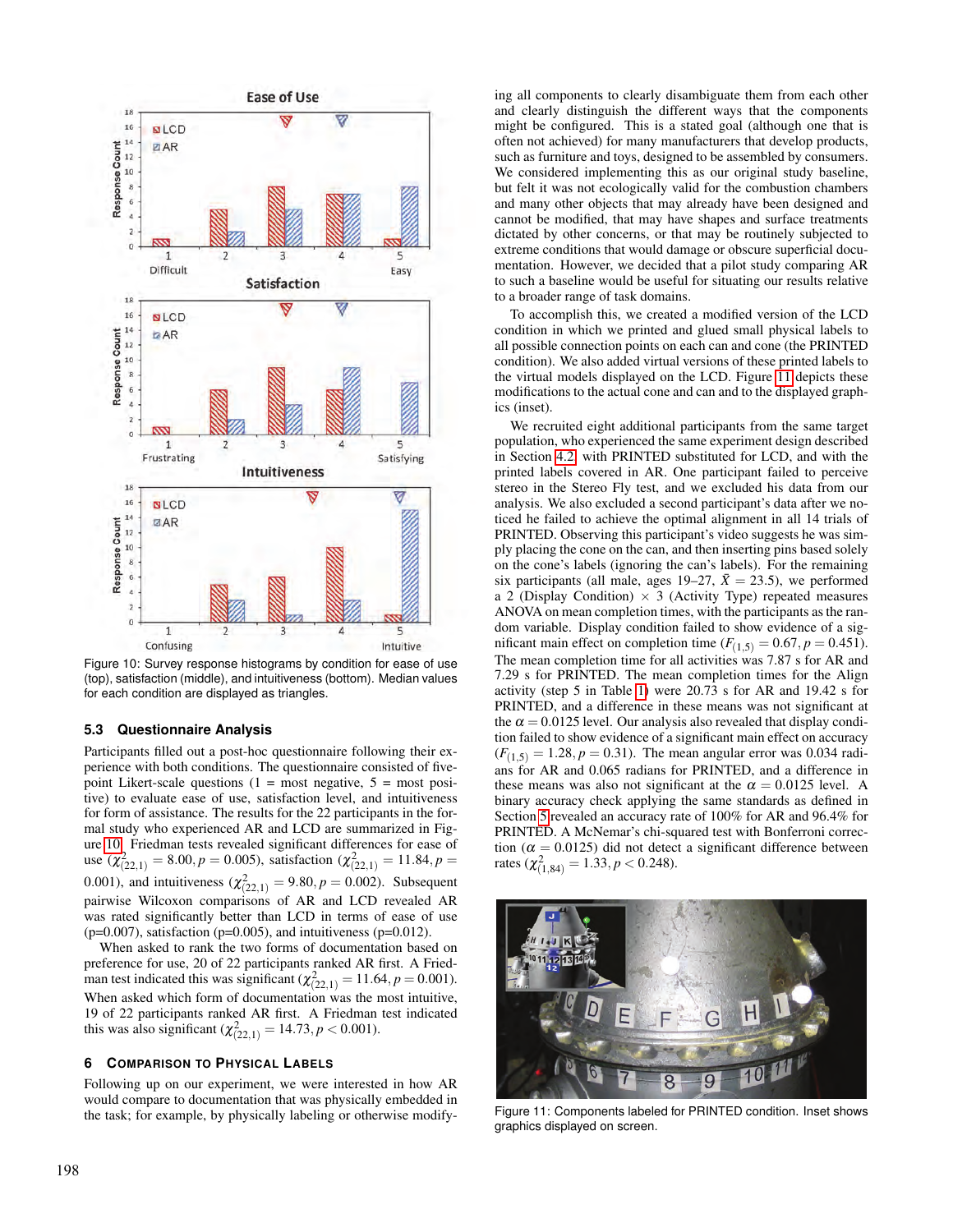The six participants experiencing the PRINTED and AR conditions filled out the same post-hoc questionnaire. However, Friedman tests did not reveal significant rating differences between PRINTED and AR in the case of ease of use  $(\chi^2_{(6,1)} = 0.33, p =$ 0.564), satisfaction  $(\chi^2_{(6,1)} = 0.11, p = 0.956)$ , or intuitiveness  $(\chi^2_{(6,1)} = 2.00, p = 0.157)$ . When asked to rank the two forms of documentation based on preference for use, 5 of 6 participants ranked AR first, and when asked which form of documentation was the most intuitive, 5 of 6 participants ranked AR first. However, a Friedman test indicated that these ranking results were not statistically significant ( $\chi^2_{(6,1)} = 2.667, p = 0.102$ ).

## <span id="page-8-0"></span>**7 DISCUSSION AND FUTURE WORK**

Our prototype was able to help participants perform the alignment, or psychomotor portion, of the combustion chamber assembly task more quickly in AR than when using the LCD-based documentation. Furthermore, a statistically significant number of participants selected the AR condition as the most preferred and most intuitive condition. That participants overwhelmingly preferred AR was especially encouraging, given that the HWD used in the AR condition (Figure [5\)](#page-3-3) weighs 1.3 kg (not including the added tracking hardware), and was relatively bulky, in comparison with the 205 g tracking crown used in the LCD condition. Notably, our prototype performed better than an enhanced baseline which, in turn, is better than industry-standard IETMs, because our enhanced baseline tracks the user's activity and automatically advances to the next step in the procedure.

We were also pleased that our AR prototype allowed participants to complete the alignment step more accurately than when using the LCD condition. We were somewhat surprised by the much lower accuracy rate of participants in the LCD condition (61.7%). We suspect our instructional video, which asked participants to "work as quickly and accurately as possible", may have biased participants toward speed. However, we believe any stronger emphasis on accuracy would have resulted in even slower completion times in the LCD condition.

While it is difficult to generalize the findings from our followup comparison of AR to the idealized PRINTED condition, given our small sample size, we were encouraged by the lack of statistical evidence to suggest a large difference in performance.

Our prototype was designed to facilitate initial exploration into how AR might improve performance of psychomotor tasks. Having established evidence for such improvement, we see opportunities to extend and generalize our results. First, there is a need to formally explore the specific types of assistance provided by AR during psychomotor activities. The selection of techniques featured in our prototype and described in Section [3.1.2](#page-2-3) (e.g., dynamic 3D arrows) was guided by established design heuristics, pilot testing, and intuition. However, we envision a separate set of studies that explore these techniques alone and in combination, enumerating their parameters, and trying to determine the influence that each has on task performance. The end result of these efforts would produce a parameterized catalog of validated AR techniques for all major activities in a procedural task taxonomy.

Second, we are interested in addressing other realistic maintenance and repair tasks. We chose a single parameterized task involving assembly of turboprop engine combustion chambers for our study, and believe that this is representative of a wide range of real tasks that require assembling two rigid bodies that must be precisely rotated about a single axis. We are currently exploring more complex psychomotor alignments involving multiple axes of rotation, such as the one depicted in Figure [12.](#page-8-7) This task uses an animated arrow and oriented labels to assist the user in proper installation of an assembled combustion chamber on the Dart engine. A successful installation requires careful 3DOF alignment between



Figure 12: A different alignment task with AR assistance. (Captured by a video camera looking through the optical–see-through display. A post-render filter was applied to remove camera distortion and vignetting.)

<span id="page-8-7"></span>the combustion chamber and multiple, adjoining components of the engine.

## <span id="page-8-1"></span>**8 CONCLUSIONS**

We presented an AR prototype for providing assistance during procedural tasks, with an emphasis on applying AR to support the psychomotor phases of these tasks. We applied our prototype to a realistic assembly task encountered in a manufacturing and maintenance domain, and ran a counterbalanced, within-subject, user study comparing the AR prototype with 3D-graphics–based documentation presented on a stationary display. The results of the experiment confirmed that AR was faster and more accurate for psychomotor phase activities, was overwhelmingly preferred by participants, and was considered to be more intuitive, despite the relatively bulky HWD that we used. A small, follow-on pilot study comparing our prototype to an idealized, but often impractical, form of documentation featuring physical labels affixed to components, revealed no statistically significant differences in speed or accuracy. There is still much to be done to address how AR might be used in the wide range of psychomotor activities encountered in our lives. We hope that our work will inspire future research on AR for task assistance, and future commercial implementations, as hardware becomes less bulky and more affordable.

#### **ACKNOWLEDGMENTS**

This research was funded in part by NSF Grant IIS-0905569, ONR Grant N00014-04-1-0005, and generous gifts from VTT and Vuzix.

## **REFERENCES**

- <span id="page-8-4"></span>[1] AVILUS. <http://www.avilus.de>, Sept. 2011.
- <span id="page-8-2"></span>[2] M. Agrawala, D. Phan, J. Heiser, J. Haymaker, J. Klingner, P. Hanrahan, and B. Tversky. Designing effective step-by-step assembly instructions. *ACM Trans. on Graphics*, 22(3):828–837, 2003.
- <span id="page-8-6"></span>[3] ALVAR. [http://virtual.vtt.fi/virtual/proj2/](http://virtual.vtt.fi/virtual/proj2/multimedia/alvar.html) [multimedia/alvar.html](http://virtual.vtt.fi/virtual/proj2/multimedia/alvar.html), Jan. 2011.
- <span id="page-8-5"></span>[4] S. Antifakos, F. Michahelles, and B. Schiele. Proactive instructions for furniture assembly. In *Proc. Int. Conf. Ubiquitous Computing*, pages 351–360, 2002.
- <span id="page-8-3"></span>[5] ARTESAS. ARTESAS-Advanced augmented reality technologies for industrial service applications. <http://www.artesas.de>, May 2011.